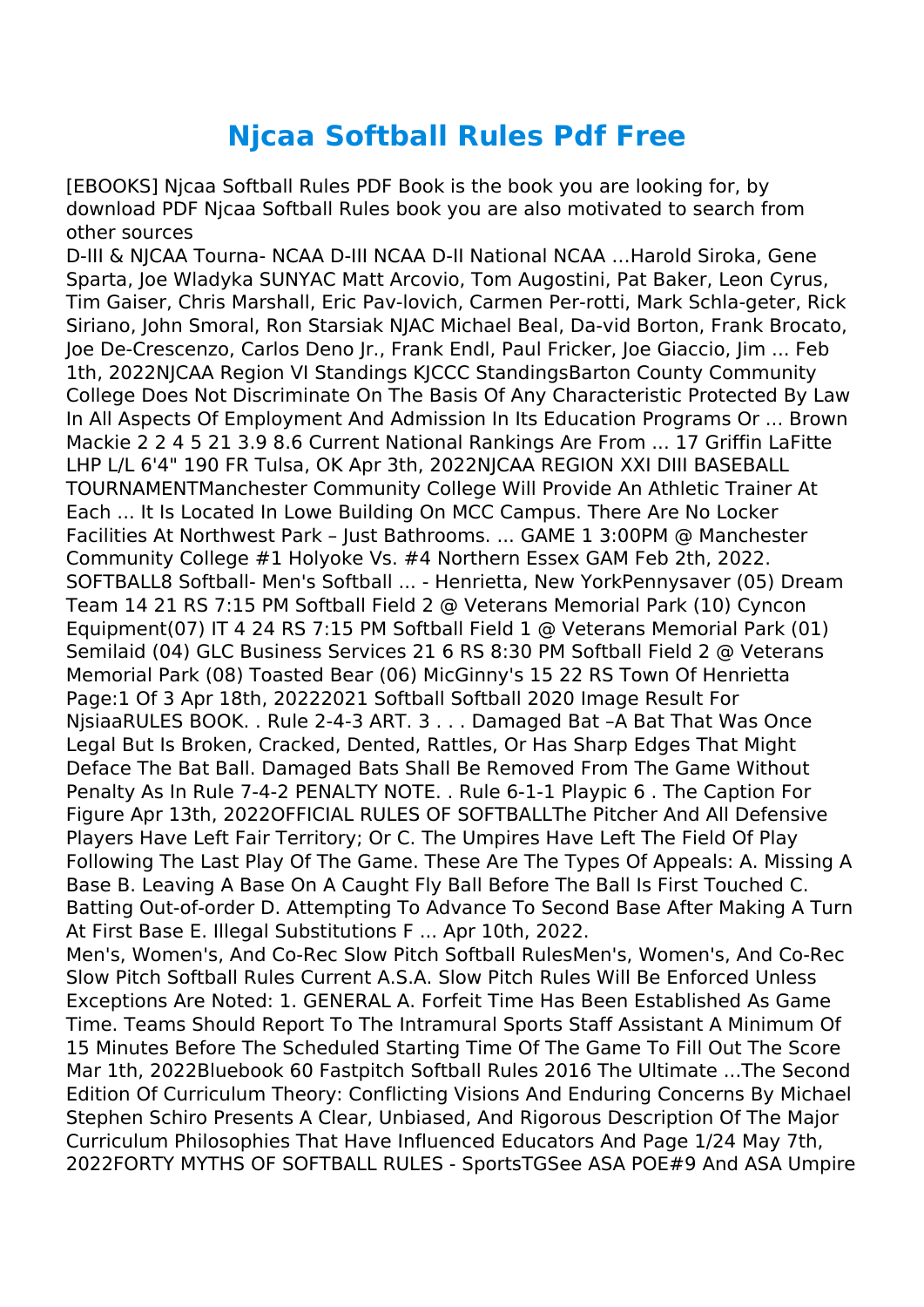Manual – Check Swing Situation Page 206. 4. If A Batted Ball Hits The Plate First It's A Foul Ball. Home Plate Is In Fair Territory And A Ball That First Hits The Plate It Is Fair/foul Based Upon Where It Settles Or Is First Touched…not By Where It First Hit The Ground. See ASA Apr 18th, 2022.

2016 Baseball-Softball Rules Release - AIA OnlineINDIANAPOLIS, IN (July 6, 2015) – Rules Changes For The 2016 Baseball And Softball Seasons Were Made At Rules Committee Meetings Last Month In Indianapolis. Those Changes Were Subsequently Approved By The National Federation Of State High School Associations (NFHS) Board Of Directors. BASEBALL Apr 13th, 20222013 NFHS SOFTBALL RULES INTERPRETATIONS2013 NFHS SOFTBALL RULES INTERPRETATIONS Publisher's Note: The National Federation Of State High School Associations Is The Only Source Of Official High School Interpretations. They Do Not Set Aside Nor Modify Any Rule. They Are Made And Published By The NFHS In Response To Situations Presented. Robert B. Gardner,Publisher, NFHS Publications ... Jan 1th, 20222019 NFHS SOFTBALL RULES POWER POINTFootball And Sports Medicine Elliot Hopkins Baseball And Wrestling Lindsey Atkinson Volleyball ... 2019 NFHS SOFTBALL RULES CHANGES. Rule Change FIELD AND EQUIPMENT RULES 1-1-7, 2-22-4, TABLE 5-1, 5-1-1o ... Kansas Minnesota Indiana Ohio New York Hawaii District Of Mar 11th, 2022.

Softball Rules And Regulations - New Castle County, Delaware2018 General Softball Rules And Regulations Page 4 F. Emergency Roster Addition Procedure (applies To Regular Season Only) Emergency Roster Addition Forms Are Available From The Sports And Athletics Office After May 22. Mar 1th, 2022Softball Rules And Regulations Divisions 10USoftball Rules And Regulations Divisions 10U All Play Will Be Judged According To The Rules Set Down By The Amateur Softball Association (ASA) With The Following Exceptions, Variations, Etc. A Situation Not Specifically Covered In These Local Rules Will Be Governed By ASA Rules. Eligibility Feb 7th, 2022COMMONLY OCCURRING ASA SOFTBALL RULES AND POINTS OF EMPHASISThe Base Path Unless A Play Is Being Made On Him/her. In Running The Bases, A Runner Establishes The Base Path, I.e., Batter-runner Rounds First Base On The Way To Second, The Base Path Is On An Arc. The Ball Remains In Play If A Base Runner Is Called Out For Running Outside The Base Path To Avoid A Tag. 3. BAT INFORMATION Feb 14th, 2022.

2020 And 2021 Major Rules Changes For SoftballThe Following Rules Changes Were Approved By The NCAA Softball Rules Committee And The Playing Rules Oversight Panel. They Will Be Incorporated Into The Rules Book For The 2020 And 2021 Seasons. Rule Rule Change And Rationale 2.16.3 Prohibit Attachments (e.g., Screening, Flags, Pennants, May 12th, 2022SOFTBALL RULES AND REGULATIONS (10U-16U) Fast PitchRule 9 – Roster/Scorecard A Roster/scorecard Provided By The Umpire Must Be Completed And Submitted To The Umpire Prior To The Start Of The Game. Only Officially Registered Players That Are Paid In Full And In Good Standing With The League Can Take The Field And Play. Numbers Of May 10th, 2022Adult Softball - Rules And RegulationsThe City Of Goodyear Adult Softball League Is Governed And Interpreted By The League Coordinator, Field Supervisors And/or Game ... If Both Managers Agree, They Both Must Sign An Agreement On Official Scorecard. Ii. This Rule Will Not Apply For Apr 8th, 2022.